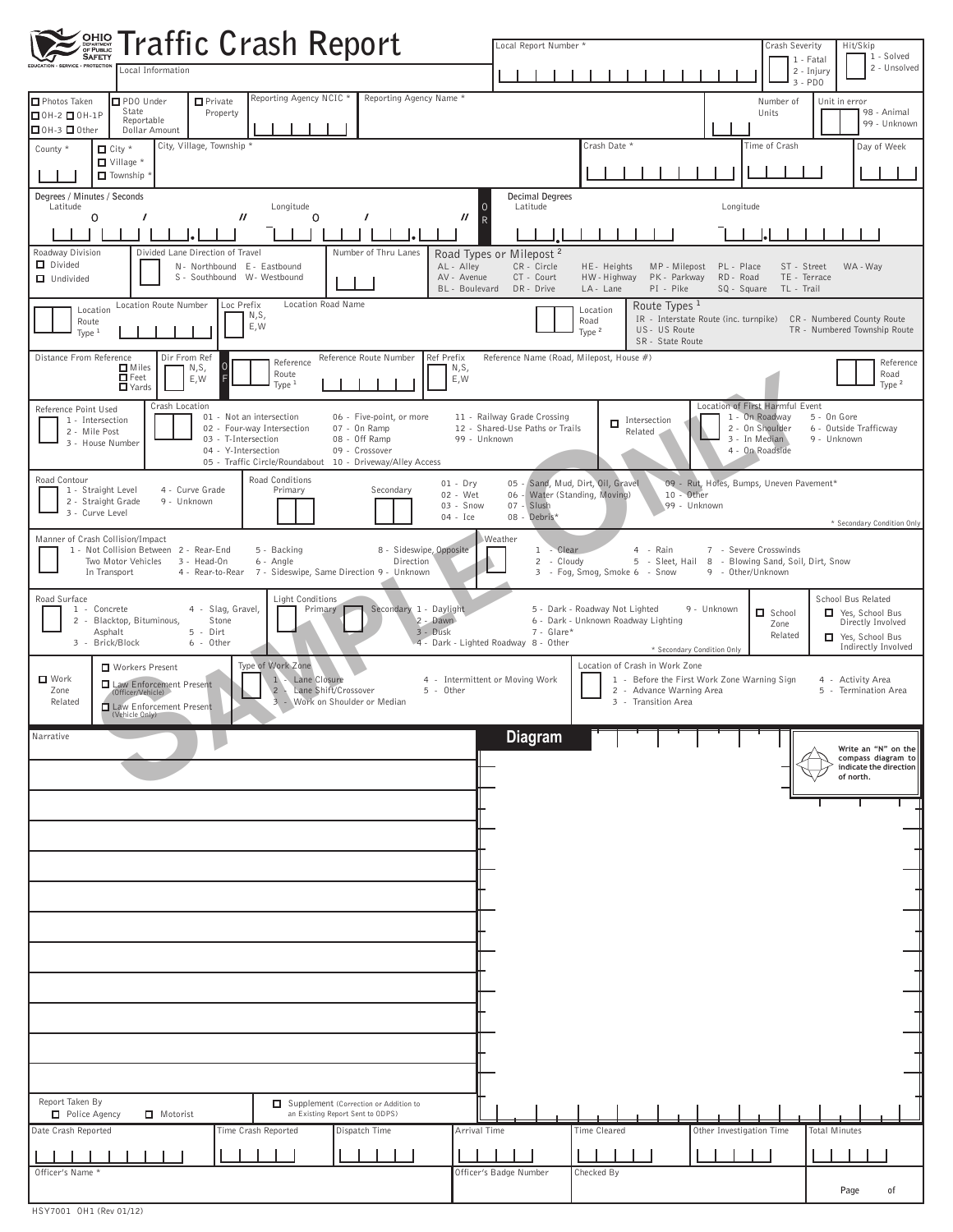| OHIO Unit                                                                                                                                                                                                                                               |                                                                                                                                                                       | Local Report Number                                                                                   |                                                                                                                  |                                              |                                                                                                                     |  |  |  |  |
|---------------------------------------------------------------------------------------------------------------------------------------------------------------------------------------------------------------------------------------------------------|-----------------------------------------------------------------------------------------------------------------------------------------------------------------------|-------------------------------------------------------------------------------------------------------|------------------------------------------------------------------------------------------------------------------|----------------------------------------------|---------------------------------------------------------------------------------------------------------------------|--|--|--|--|
|                                                                                                                                                                                                                                                         |                                                                                                                                                                       |                                                                                                       |                                                                                                                  |                                              |                                                                                                                     |  |  |  |  |
| (□ Same As Driver)<br>Owner Name: Last, First, Middle<br>Unit Number                                                                                                                                                                                    |                                                                                                                                                                       | Owner Phone Number - inc. area code                                                                   |                                                                                                                  | ( $\Box$ Same As Driver)                     | Damage Scale<br>Damaged Area<br>Front                                                                               |  |  |  |  |
|                                                                                                                                                                                                                                                         |                                                                                                                                                                       |                                                                                                       |                                                                                                                  |                                              |                                                                                                                     |  |  |  |  |
| Owner Address: City, State, Zip<br>(□ Same As Driver)                                                                                                                                                                                                   |                                                                                                                                                                       |                                                                                                       | 02<br>1 - None<br>03<br>09                                                                                       |                                              |                                                                                                                     |  |  |  |  |
|                                                                                                                                                                                                                                                         |                                                                                                                                                                       |                                                                                                       |                                                                                                                  |                                              |                                                                                                                     |  |  |  |  |
| <b>LP State</b><br>License Plate Number                                                                                                                                                                                                                 | Vehicle Identification Number                                                                                                                                         |                                                                                                       |                                                                                                                  | # Occupants                                  | 2 - Minor                                                                                                           |  |  |  |  |
|                                                                                                                                                                                                                                                         |                                                                                                                                                                       |                                                                                                       |                                                                                                                  |                                              | 08<br>10<br>04<br>3 - Functional                                                                                    |  |  |  |  |
| Vehicle Make<br>Vehicle Year                                                                                                                                                                                                                            | Vehicle Model                                                                                                                                                         |                                                                                                       | Vehicle Color                                                                                                    |                                              |                                                                                                                     |  |  |  |  |
|                                                                                                                                                                                                                                                         |                                                                                                                                                                       |                                                                                                       |                                                                                                                  |                                              | 07<br>05<br>4 - Disabling<br>06                                                                                     |  |  |  |  |
| <b>Insurance Company</b><br>Proof of<br>$\Box$ Insurance<br>Shown                                                                                                                                                                                       | <b>Policy Number</b>                                                                                                                                                  | Towed By                                                                                              |                                                                                                                  |                                              | 9 - Unknown                                                                                                         |  |  |  |  |
| Carrier Name, Address, City, State, Zip                                                                                                                                                                                                                 |                                                                                                                                                                       |                                                                                                       |                                                                                                                  |                                              | Rear<br>Carrier Phone- include area code                                                                            |  |  |  |  |
|                                                                                                                                                                                                                                                         |                                                                                                                                                                       |                                                                                                       |                                                                                                                  |                                              |                                                                                                                     |  |  |  |  |
| US DOT<br>Vehicle Weight GVWR/GCWR                                                                                                                                                                                                                      | Cargo Body Type                                                                                                                                                       | 01 - No Cargo Body Type/Not Applicable 09 - Pole                                                      |                                                                                                                  | <b>Trafficway Description</b>                |                                                                                                                     |  |  |  |  |
| 1 - Less Than or Equal to 10k Lbs.<br>2 - 10,001 to 26,000 Lbs<br>HM Placard ID No.                                                                                                                                                                     | 02 - Bus/Van (9-15 Seats, Inc Driver)                                                                                                                                 |                                                                                                       | 10 - Cargo Tank                                                                                                  |                                              | 1 - Two-Way, Not Divided<br>2 - Two-Way, Not Divided, Continuous Left Turn Lane                                     |  |  |  |  |
| 3 - More Than 26,000 Lbs.                                                                                                                                                                                                                               |                                                                                                                                                                       | 03 - Bus (16+ Seats, Inc Driver)<br>11 - Flat Bed<br>04 - Vehicle Towing Another Vehicle<br>12 - Dump |                                                                                                                  |                                              | 3 - Two-Way, Divided, Unprotected (Painted or Grass >4 Ft.) Median<br>4 - Two-Way, Divided, Positive Median Barrier |  |  |  |  |
| Hazardous Material<br><b>HM Class</b>                                                                                                                                                                                                                   |                                                                                                                                                                       | 13 - Concrete Mixer<br>05 - Logging<br>06 - Intermodal Container Chassis<br>14 - Auto Transporter     |                                                                                                                  |                                              | 5 - One-Way Trafficway                                                                                              |  |  |  |  |
| о<br>Released<br>Number                                                                                                                                                                                                                                 |                                                                                                                                                                       | 07 - Cargo Van/Enclosed Box<br>15 - Garbage/Refuse<br>08 - Grain, Chips, Gravel<br>99 - Other/Unknown |                                                                                                                  |                                              | Hit / Skip Unit                                                                                                     |  |  |  |  |
| Non-Motorist Location Prior to Impact<br>Type of Use                                                                                                                                                                                                    | Unit Type                                                                                                                                                             | Passenger Vehicles (less than 9 passengers)                                                           | Med/Heavy Trucks or Combo Units $> 10k$ lbs                                                                      |                                              | Bus/Van/Limo (9 or More Including Driver)                                                                           |  |  |  |  |
| 01 - Intersection - Marked Crosswalk<br>02 - Intersection - No Crosswalk                                                                                                                                                                                | 01 - Sub-Compact                                                                                                                                                      |                                                                                                       |                                                                                                                  | 13 - Single Unit Truck or Van 2axle, 6 tires | 21 - Bus/Van (9-15 Seats, Inc Driver)                                                                               |  |  |  |  |
| 03 - Intersection - Other<br>04 - Midblock - Marked Crosswalk<br>1 - Personal                                                                                                                                                                           | 02 - Compact<br>99 - Unknown<br>03 - Mid Size                                                                                                                         |                                                                                                       | 14 - Single Unit Truck; 3+ axles<br>15 - Single Unit Truck / Trailer                                             |                                              | 22 - Bus (16+ Seats, Inc Driver)<br>Non-Motorist                                                                    |  |  |  |  |
| 05 - Travel Lane - Other Location<br>2 - Commercial<br>06 - Bicycle Lane<br>3 - Government                                                                                                                                                              | or Hit / Skip<br>04 - Full Size<br>05 - Minivan                                                                                                                       |                                                                                                       | 16 - Truck/Tractor (Bobtail)<br>17 - Tractor/Semi-Trailer                                                        |                                              | 23 - Animal with Rider                                                                                              |  |  |  |  |
| 07 - Shoulder/Roadside<br>08 - Sidewalk                                                                                                                                                                                                                 | 06 - Sport Utility Vehicle<br>07 - Pickup                                                                                                                             |                                                                                                       | 18 - Tractor/Double<br>19 - Tractor/Triples                                                                      |                                              | 24 - Animal with Buggy, Wagon, Surrey<br>25 - Bicycle/Pedacyclist                                                   |  |  |  |  |
| 09 - Median/Crossing Island<br>10 - Driveway Access                                                                                                                                                                                                     | 08 - Van<br>09 - Motorcycle                                                                                                                                           | 20 - Other Med/Heavy Vehicle                                                                          |                                                                                                                  |                                              | 26 - Pedestrian/Skater<br>27 - Other Non-Motorist                                                                   |  |  |  |  |
| $\Box$ In Emergency<br>11 - Shared-Use Path or Trail<br>Response                                                                                                                                                                                        |                                                                                                                                                                       | 10 - Motorized Bicycle<br>11 - Snowmobile/ATV                                                         |                                                                                                                  |                                              |                                                                                                                     |  |  |  |  |
| 12 - Non-Trafficway Area<br>99 - Other/Unknown                                                                                                                                                                                                          |                                                                                                                                                                       | 12 - Other Passenger Vehicle                                                                          |                                                                                                                  | Has HM Placard                               |                                                                                                                     |  |  |  |  |
| Special Function 01 - None<br>09 - Ambulance                                                                                                                                                                                                            | 17 - Farm Vehicle                                                                                                                                                     | <b>Most Damaged Area</b>                                                                              | 01 - None                                                                                                        | 08 - Left Side                               | Action<br>99 - Unknown<br>1 - Non-Contact                                                                           |  |  |  |  |
| 02 - Taxi<br>$10 - Fire$<br>18 - Farm Equipment<br>02 - Center Front<br>09 - Left Front<br>2 - Non-Collision<br>03 - Rental Truck (Over 10k Lbs)<br>11 - Highway/Maintenance 19 - Motorhome<br>3 - Striking<br>03 - Right Front<br>10 - Top and Windows |                                                                                                                                                                       |                                                                                                       |                                                                                                                  |                                              |                                                                                                                     |  |  |  |  |
| 04 - Bus - School (Public or Private)<br>20 - Golf Cart<br>12 - Military<br><b>Impact Area</b><br>04 - Right Side<br>11 - Undercarriage<br>4 - Struck<br>05 - Bus - Transit<br>21 - Train<br>13 - Police                                                |                                                                                                                                                                       |                                                                                                       |                                                                                                                  |                                              |                                                                                                                     |  |  |  |  |
| 06 - Bus - Charter<br>14 - Public Utility<br>07 - Bus - Shuttle<br>15 - Other Government                                                                                                                                                                | 22 - Other (Explain in Narrative)                                                                                                                                     |                                                                                                       | 05 - Right Rear<br>06 - Rear Center                                                                              | 12 - Load/Trailer<br>13 - Total(All Areas)   | 5 - Striking/Struck<br>9 - Unknown                                                                                  |  |  |  |  |
| 07 - Left Rear<br>$14 - 0$ ther<br>08 - Bus - Other<br>16 - Construction Equip.<br>Pre-Crash Actions                                                                                                                                                    |                                                                                                                                                                       |                                                                                                       |                                                                                                                  |                                              |                                                                                                                     |  |  |  |  |
| Motorist                                                                                                                                                                                                                                                | Non-Motorist<br>07 Making U-Turn<br>13 - Negotiating a Curve<br>15 - Entering or Crossing Specified Location<br>01 - Straight Ahead<br>21 - Other Non-Motorist Action |                                                                                                       |                                                                                                                  |                                              |                                                                                                                     |  |  |  |  |
| 02 - Backing<br>08 - Entering Traffic Lane<br>16 - Walking, Running, Jogging, Playing, Cycling<br>14 - Other Motorist Action<br>09 - Leaving Traffic Lane<br>17 - Working                                                                               |                                                                                                                                                                       |                                                                                                       |                                                                                                                  |                                              |                                                                                                                     |  |  |  |  |
| 03 - Changing Lanes<br>99 - Unknown<br>04 - Overtaking/Passing<br>10 - Parked                                                                                                                                                                           |                                                                                                                                                                       |                                                                                                       | 18 - Pushing Vehicle<br>19 - Approaching or Leaving Vehicle                                                      |                                              |                                                                                                                     |  |  |  |  |
| 11 - Slowing or Stopped in Traffic<br>05 - Making Right Turn<br>06 - Making Left Turn<br>12 - Driverless                                                                                                                                                |                                                                                                                                                                       |                                                                                                       | 20 - Standing                                                                                                    |                                              |                                                                                                                     |  |  |  |  |
| <b>Contributing Circumstances</b>                                                                                                                                                                                                                       |                                                                                                                                                                       |                                                                                                       |                                                                                                                  |                                              | <b>Vehicle Defects</b>                                                                                              |  |  |  |  |
| Motorist<br>Primary                                                                                                                                                                                                                                     |                                                                                                                                                                       | Non-Motorist                                                                                          |                                                                                                                  |                                              | 01 - Turn Signals<br>02 - Head Lamps                                                                                |  |  |  |  |
| 01 - None<br>02 - Failure to Yield                                                                                                                                                                                                                      | 11 - Improper Backing<br>12 - Improper Start From Parked Position                                                                                                     | 22 - None<br>03 - Tail Lamps<br>23 - Improper Crossing<br>04 - Brakes                                 |                                                                                                                  |                                              |                                                                                                                     |  |  |  |  |
| 03 - Ran Red Light<br>04 - Ran Stop Sign                                                                                                                                                                                                                | 13 - Stopped or Parked Illegally<br>14 - Operating Vehicle in Negligent Manner                                                                                        | 24 - Darting<br>05 - Steering<br>25 - Lying and/or Illegally in Roadway                               |                                                                                                                  |                                              |                                                                                                                     |  |  |  |  |
| Secondary<br>05 - Exceeded Speed Limit<br>06 - Unsafe Speed                                                                                                                                                                                             | 15 - Swerving to Avoid (Due to External Conditions)<br>16 - Wrong Side/Wrong Way                                                                                      |                                                                                                       | 26 - Failure to Yield Right of Way<br>27 - Not Visible (Dark Clothing)                                           |                                              | 06 - Tire Blowout<br>07 - Worn or Slick tires                                                                       |  |  |  |  |
| 07 - Improper Turn<br>08 - Left of Center                                                                                                                                                                                                               | 17 - Failure to Control<br>18 - Vision Obstruction                                                                                                                    |                                                                                                       | 08 - Trailer Equipment Defective<br>28 - Inattentive<br>09 - Motor Trouble<br>29 - Failure to Obey Traffic Signs |                                              |                                                                                                                     |  |  |  |  |
| 09 - Followed Too Closely/ACDA<br>99 - Unknown<br>10 - Improper Lane Change                                                                                                                                                                             | 19 - Operating Defective Equipment<br>20 - Load Shifting/Falling/Spilling                                                                                             |                                                                                                       | /Signals/Officer<br>30 - Wrong Side of the Road                                                                  |                                              | 10 - Disabled From Prior Accident<br>11 - Other Defects                                                             |  |  |  |  |
| /Passing/Off Road                                                                                                                                                                                                                                       | 21 - Other Improper Action                                                                                                                                            |                                                                                                       | 31 - Other Non-Motorist Action                                                                                   |                                              |                                                                                                                     |  |  |  |  |
| Sequence of Events                                                                                                                                                                                                                                      | Non-Collision Events<br>01 - Overturn/Rollover                                                                                                                        |                                                                                                       |                                                                                                                  |                                              | 10 - Cross Median                                                                                                   |  |  |  |  |
|                                                                                                                                                                                                                                                         | 02 - Fire/Explosion                                                                                                                                                   |                                                                                                       | 06 - Equipment Failure<br>(Blown Tire, Brake Failure, etc)<br>07 - Separation of Units                           |                                              | 11 - Cross Center Line                                                                                              |  |  |  |  |
| First<br>Most<br>99 - Unknown                                                                                                                                                                                                                           | 03 - Immersion<br>04 - Jackknife                                                                                                                                      |                                                                                                       | 08 - Ran Off Road Right                                                                                          |                                              | Opposite Direction of Travel<br>12 - Downhill Runaway                                                               |  |  |  |  |
| Harmful<br>Harmful<br>Event<br>Event                                                                                                                                                                                                                    | <b>Collision With Fixed Object</b>                                                                                                                                    | 05 - Cargo/Equipment Loss or Shift                                                                    | 09 - Ran Off Road Left                                                                                           |                                              | 13 - Other Non-Collision                                                                                            |  |  |  |  |
| Collision with Person, Vehicle or Object Not Fixed                                                                                                                                                                                                      |                                                                                                                                                                       | 25 - Impact Attenuator/Crash Cushion                                                                  | 33 - Median Cable Barrier                                                                                        |                                              | 41 - Other Post, Pole<br>48 - Tree                                                                                  |  |  |  |  |
| 14 - Pedestrian<br>21 - Parked Motor Vehicle<br>15 - Pedalcycle                                                                                                                                                                                         | 26 - Bridge Overhead Structure<br>22 - Work Zone Maintenance Equipment 27 - Bridge Pier or Abutment<br>28 - Bridge Parapet                                            |                                                                                                       | 34 - Median Guardrail Barrier<br>35 - Median Concrete Barrier                                                    |                                              | or Support<br>49 - Fire Hydrant<br>42 - Culvert<br>50 - Work Zone Maintenance                                       |  |  |  |  |
| 16 - Railway Vehicle (Train, Engine)<br>23 - Struck by Falling, Shifting Cargo<br>17 - Animal - Farm<br>or Anything Set in Motion by a                                                                                                                  | 36 - Median Other Barrier<br>37 - Traffic Sign Post                                                                                                                   | 43 - Curb<br>44 - Ditch                                                                               | Equipment<br>51 - Wall, Building, Tunnel                                                                         |                                              |                                                                                                                     |  |  |  |  |
| 18 - Animal - Deer<br>Motor Vehicle<br>19 - Animal - Other<br>24 - Other Movable Object                                                                                                                                                                 | 30 - Guardrail Face<br>31 - Guardrail End                                                                                                                             |                                                                                                       | 38 - Overhead Sign Post<br>39 - Light/Luminaries Support                                                         |                                              | 45 - Embankment<br>52 - Other Fixed Object<br>46 - Fence                                                            |  |  |  |  |
| 20 - Motor Vehicle in Transport                                                                                                                                                                                                                         | 32 - Portable Barrier                                                                                                                                                 |                                                                                                       | 40 - Utility Pole                                                                                                |                                              | 47 - Mailbox                                                                                                        |  |  |  |  |
| Unit Speed<br>Posted Speed<br><b>Traffic Control</b><br>01 - No Controls                                                                                                                                                                                | 07 - Railroad Crossbucks                                                                                                                                              | 13 - Crosswalk Lines                                                                                  | From                                                                                                             | <b>Unit Direction</b><br>То                  | 5 - Northeast<br>9 - Unknown<br>1 - North                                                                           |  |  |  |  |
| 02 - Stop Sign<br>03 - Yield Sign                                                                                                                                                                                                                       | 08 - Railroad Flashers<br>09 - Railroad Gates                                                                                                                         | 14 - Walk/Don't Walk<br>$15 - 0$ ther                                                                 |                                                                                                                  |                                              | 2 - South<br>6 - Northwest<br>3 - East<br>7 - Southeast                                                             |  |  |  |  |
| 04 - Traffic Signal<br>Stated<br>05 - Traffic Flashers                                                                                                                                                                                                  | 10 - Construction Barricade<br>11 - Person (Flagger, Officer)                                                                                                         | 16 - Not Reported                                                                                     |                                                                                                                  |                                              | 4 - West<br>8 - Southwest                                                                                           |  |  |  |  |
| Estimated<br>06 - School Zone                                                                                                                                                                                                                           | 12 - Pavement Markings                                                                                                                                                |                                                                                                       |                                                                                                                  |                                              | Page<br>оf                                                                                                          |  |  |  |  |

HSY8304 OH1U (Rev 01/12)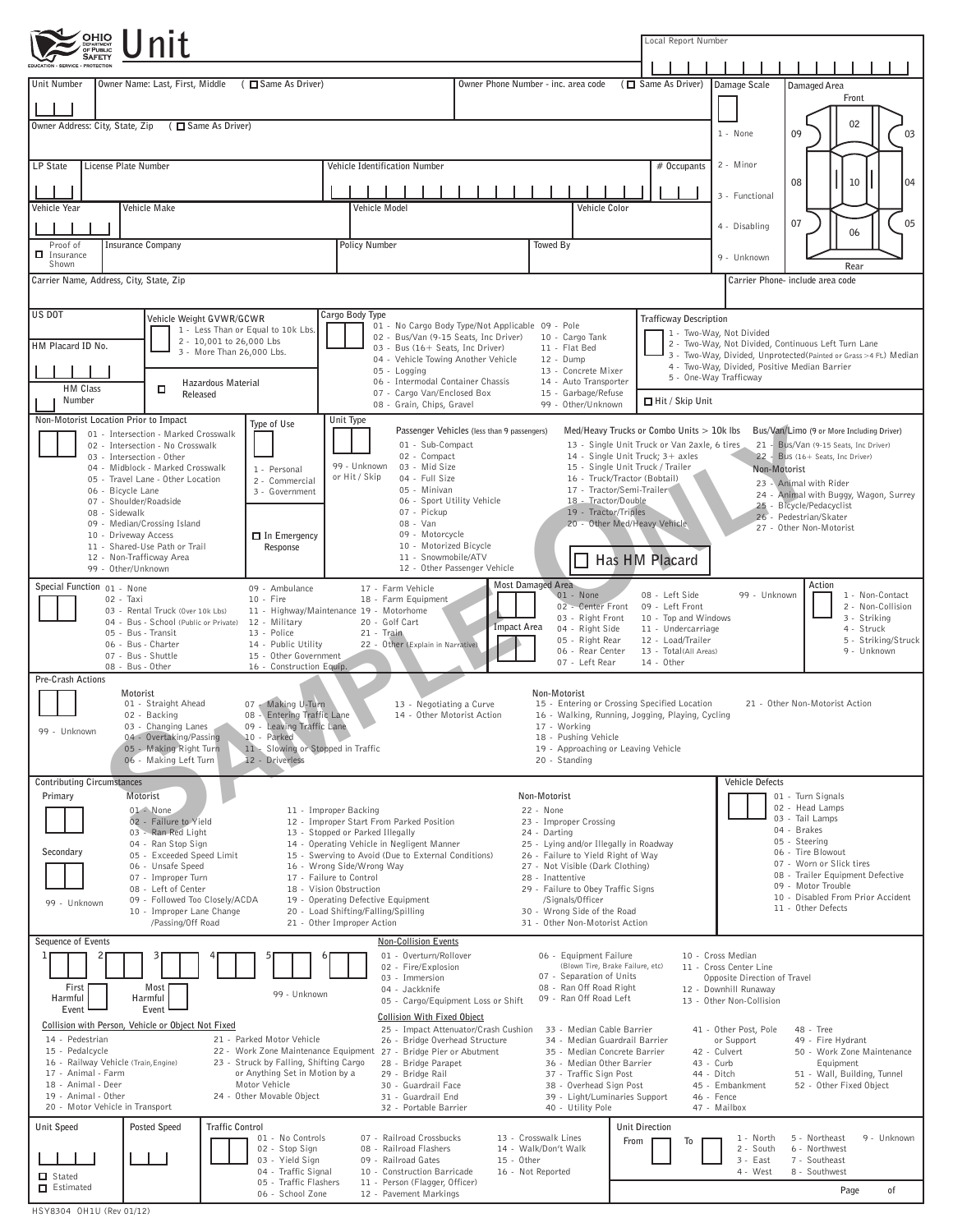|                       |                                                                                                                                                                                                                                                |                                                                                                                                                                                                                   |                                                                                                                                                                                                                                                                                                                                                                            | Local Report Number                                                                                                                                                                                                                                            |                                                                                                                                                                       |  |  |  |  |
|-----------------------|------------------------------------------------------------------------------------------------------------------------------------------------------------------------------------------------------------------------------------------------|-------------------------------------------------------------------------------------------------------------------------------------------------------------------------------------------------------------------|----------------------------------------------------------------------------------------------------------------------------------------------------------------------------------------------------------------------------------------------------------------------------------------------------------------------------------------------------------------------------|----------------------------------------------------------------------------------------------------------------------------------------------------------------------------------------------------------------------------------------------------------------|-----------------------------------------------------------------------------------------------------------------------------------------------------------------------|--|--|--|--|
|                       | Unit Number<br>Name: Last, First, Middle                                                                                                                                                                                                       |                                                                                                                                                                                                                   |                                                                                                                                                                                                                                                                                                                                                                            | Date of Birth                                                                                                                                                                                                                                                  | Age<br>Gender                                                                                                                                                         |  |  |  |  |
|                       |                                                                                                                                                                                                                                                |                                                                                                                                                                                                                   |                                                                                                                                                                                                                                                                                                                                                                            |                                                                                                                                                                                                                                                                | F.<br>- Female<br>M - Male                                                                                                                                            |  |  |  |  |
|                       | Address, City, State, Zip                                                                                                                                                                                                                      |                                                                                                                                                                                                                   |                                                                                                                                                                                                                                                                                                                                                                            | Contact Phone- include area code                                                                                                                                                                                                                               |                                                                                                                                                                       |  |  |  |  |
| Motorist/Non-Motorist | Injured Taken By EMS Agency<br>Injuries                                                                                                                                                                                                        |                                                                                                                                                                                                                   | Medical Facility Injured Taken To<br>Safety Equipment Used                                                                                                                                                                                                                                                                                                                 | Seating Position Air Bag Usage<br>Ejection<br><b>Trapped</b><br><b>DOT Compliant</b><br>Motorcycle<br>Helmet                                                                                                                                                   |                                                                                                                                                                       |  |  |  |  |
|                       | <b>OL State</b><br><b>Operator License Number</b>                                                                                                                                                                                              | OL Class<br>Condition<br>No<br>M/C<br>$\Box$ $_{End.}^{\cdots}$<br>$\square$ Valid<br>0L                                                                                                                          | Alcohol/Drug Suspected<br><b>Alcohol Test Status</b>                                                                                                                                                                                                                                                                                                                       | Alcohol Test Type<br><b>Alcohol Test Value</b>                                                                                                                                                                                                                 | Drug Test Status   Drug Test Type                                                                                                                                     |  |  |  |  |
|                       | ( □ Local Code)<br>Offense Charged                                                                                                                                                                                                             | Offense Description                                                                                                                                                                                               | <b>Citation Number</b>                                                                                                                                                                                                                                                                                                                                                     | D Device                                                                                                                                                                                                                                                       | Driver Distracted By<br>Hands-Free<br>Used                                                                                                                            |  |  |  |  |
|                       | Name: Last, First, Middle<br>Unit Number                                                                                                                                                                                                       |                                                                                                                                                                                                                   |                                                                                                                                                                                                                                                                                                                                                                            | Date of Birth<br>Age<br>Gender<br>F.<br>- Female<br>M - Male                                                                                                                                                                                                   |                                                                                                                                                                       |  |  |  |  |
|                       | Address, City, State, Zip                                                                                                                                                                                                                      |                                                                                                                                                                                                                   |                                                                                                                                                                                                                                                                                                                                                                            | Contact Phone- include area code                                                                                                                                                                                                                               |                                                                                                                                                                       |  |  |  |  |
| Motorist/Non-Motorist | Injured Taken By<br><b>EMS Agency</b><br>Injuries                                                                                                                                                                                              |                                                                                                                                                                                                                   | Medical Facility Injured Taken To<br>Safety Equipment Used                                                                                                                                                                                                                                                                                                                 | <b>DOT Compliant</b><br>Motorcycle<br>Helmet                                                                                                                                                                                                                   | Seating Position   Air Bag Usage<br>Ejection<br>Trapped                                                                                                               |  |  |  |  |
|                       | OL State<br>Operator License Number                                                                                                                                                                                                            | OL Class<br>Condition<br>No<br>M/C<br>$(\Box\ \mathop{\mathrm{End}}\limits_{\mathrm{End}_\gamma}$<br><b>□</b> Valid<br>0L                                                                                         | Alcohol/Drug Suspected<br><b>Alcohol Test Status</b>                                                                                                                                                                                                                                                                                                                       | <b>Alcohol Test Type</b><br>Alcohol Test Value                                                                                                                                                                                                                 | Drug Test Status   Drug Test Type                                                                                                                                     |  |  |  |  |
|                       | ( □ Local Code)<br>Offense Charged                                                                                                                                                                                                             | <b>Offense Description</b>                                                                                                                                                                                        | <b>Citation Number</b>                                                                                                                                                                                                                                                                                                                                                     | $\Box$ Device                                                                                                                                                                                                                                                  | Driver Distracted By<br>Hands-Free<br>Used                                                                                                                            |  |  |  |  |
|                       | Injured Taken By<br>Injuries<br>1 - No Injury / None Reported<br>1 - Not Transported /<br>2 - Possible<br>Treated at Scene<br>3 - Non-Incapacitating<br>$2 - EMS$<br>4 - Incapacitating<br>3 - Police<br>5 - Fatal<br>4 - Other<br>9 - Unknown | Safety Equipment Used<br>Motorist<br>02 - Shoulder Belt Only Used<br>03 - Lap Belt Only Use<br>04 - Shoulder and Lap Bell Used                                                                                    | 99 - Unknown Safer,<br>quipment<br>Non-Motorist<br>09 - None Used<br>12 - Reflective Clothing<br>01 - None Used - Vehicle Occupant<br>05 - Child Restraint System-Forward Facing<br>13 - Lighting<br>10 - Helmet Used<br>06 - Child Restraint System- Rear Facing<br>$14 - Other$<br>11 - Protective Pads Used<br>Booster Seat<br>(Elbows, Knees, Etc)<br>08 - Helmet Used |                                                                                                                                                                                                                                                                |                                                                                                                                                                       |  |  |  |  |
|                       | <b>Seating Position</b><br>01 - Front - Left Side (Motorcycle Driver)<br>02 - Front - Middle<br>03 - Front - Right Side<br>04 - Second - Left<br>le Passenger<br>05 - Second - Mill<br>06 - Second - Right Side                                | ird - Left Side (Motorcycle Side Car)<br>rd Middle<br>Third - Richt Side<br>79<br>Sleeper Section of Cab (Truck)<br>Passenger in Other Enclosed Cargo Area<br>(Non-Trailing Unit Such as a Bus, Pick-up with Cap) | 13 - Trailing Unit<br>15 - Non-Motorist<br>16 - Other<br>99 - Unknown                                                                                                                                                                                                                                                                                                      | 12 - Passenger in Unenclosed Cargo Area<br>14 - Riding on Vehicle Exterior (Non-Trailing Unit)                                                                                                                                                                 | Air Bag Usage<br>1 - Not Deployed<br>2 - Deployed Front<br>3 - Deployed Side<br>4 - Deployed Both Front/Side<br>5 - Not Applicable<br>9 - Deployment Unknown          |  |  |  |  |
|                       | Ejection<br>mpea<br>1 - Not Ejected<br>1 - Not Trapped<br>2 - Totally Ejected<br>2 - Extric<br>ated by<br><b>Lanical Means</b><br>3 - Partially Ejected<br>4 - Not Applicable<br>3 - Extricated by<br>Non-Mechanical Means                     | <b>Operator License Class</b><br>1 - Class A<br>2 - Class B<br>3 - Class C<br>4 - Regular Class (Ohio is "D")<br>5 - MC/Moped Only                                                                                | Condition<br>1 - Apparently Normal<br>2 - Physical Impairment<br>3 - Emotional (Depressed, Angry, Disturbed)<br>4 - Illness                                                                                                                                                                                                                                                | 5 - Fell Asleep, Fainted, Fatigued<br>6 - Under The Influence of<br>Medications, Drugs, Alcohol<br>7 - Other                                                                                                                                                   | Alcohol/Drug Suspected<br>1 - None<br>2 - Yes - Alcohol Suspected<br>3 - Yes - HBD Not Impaired<br>4 - Yes - Drugs Suspected<br>5 - Yes - Alcohol and Drugs Suspected |  |  |  |  |
|                       | <b>Alcohol Test Status</b><br>1 - None Given<br>2 - Test Refused<br>3 - Test Given, Contaminated Sample/Unusable<br>4 - Test Given, Results Known<br>5 - Test Given, Results Unknown                                                           | Alcohol Test Type<br>Drug Test Status<br>1 - None Given<br>1 - None<br>2 - Test Refused<br>2 - Blood<br>3 - Urine<br>4 - Test Given, Results Known<br>4 - Breath<br>5 - Other                                     | Drug Test Type<br>1 - None<br>2 - Blood<br>3 - Test Given, Contaminated Sample/Unusable<br>3 - Urine<br>4 - Other<br>5 - Test Given, Results Unknown                                                                                                                                                                                                                       | Driver Distracted By<br>1 - No Distraction Reported<br>6 - Other Inside the Vehicle<br>2 - Phone<br>7 - External Distraction<br>3 - Texting/E-mailing<br>4 - Electronic Communication Device<br>5 - Other Electronic Device<br>(Navigation Device, Radio, DVD) |                                                                                                                                                                       |  |  |  |  |
|                       | Name: Last, First, Middle<br>Unit Number                                                                                                                                                                                                       |                                                                                                                                                                                                                   |                                                                                                                                                                                                                                                                                                                                                                            | Date of Birth                                                                                                                                                                                                                                                  | Age<br>Gender<br>F - Female<br>M - Male                                                                                                                               |  |  |  |  |
| Occupant              | Address, City, State, Zip                                                                                                                                                                                                                      |                                                                                                                                                                                                                   |                                                                                                                                                                                                                                                                                                                                                                            | Contact Phone- include area code                                                                                                                                                                                                                               |                                                                                                                                                                       |  |  |  |  |
|                       | Injured Taken By EMS Agency<br>Injuries                                                                                                                                                                                                        |                                                                                                                                                                                                                   | Medical Facility Injured Taken To<br>Safety Equipment Used                                                                                                                                                                                                                                                                                                                 | <b>DOT Compliant</b><br>Motorcycle<br>Helmet                                                                                                                                                                                                                   | Seating Position Air Bag Usage<br>Ejection<br>Trapped                                                                                                                 |  |  |  |  |
|                       | Unit Number<br>Name: Last, First, Middle<br>Age<br>Gender<br>Date of Birth<br>F<br>- Female<br>M - Male                                                                                                                                        |                                                                                                                                                                                                                   |                                                                                                                                                                                                                                                                                                                                                                            |                                                                                                                                                                                                                                                                |                                                                                                                                                                       |  |  |  |  |
| Occupant              | Address, City, State, Zip                                                                                                                                                                                                                      | Contact Phone- include area code                                                                                                                                                                                  |                                                                                                                                                                                                                                                                                                                                                                            |                                                                                                                                                                                                                                                                |                                                                                                                                                                       |  |  |  |  |
|                       | Injured Taken By EMS Agency<br>Injuries                                                                                                                                                                                                        |                                                                                                                                                                                                                   | Medical Facility Injured Taken To<br>Safety Equipment Used                                                                                                                                                                                                                                                                                                                 | <b>DOT Compliant</b><br>Motorcycle<br>Helmet                                                                                                                                                                                                                   | Seating Position Air Bag Usage<br>Ejection<br><b>Trapped</b>                                                                                                          |  |  |  |  |
|                       |                                                                                                                                                                                                                                                |                                                                                                                                                                                                                   |                                                                                                                                                                                                                                                                                                                                                                            |                                                                                                                                                                                                                                                                | Page<br>οf                                                                                                                                                            |  |  |  |  |

HSY8306 OH1M (Rev 01/12)